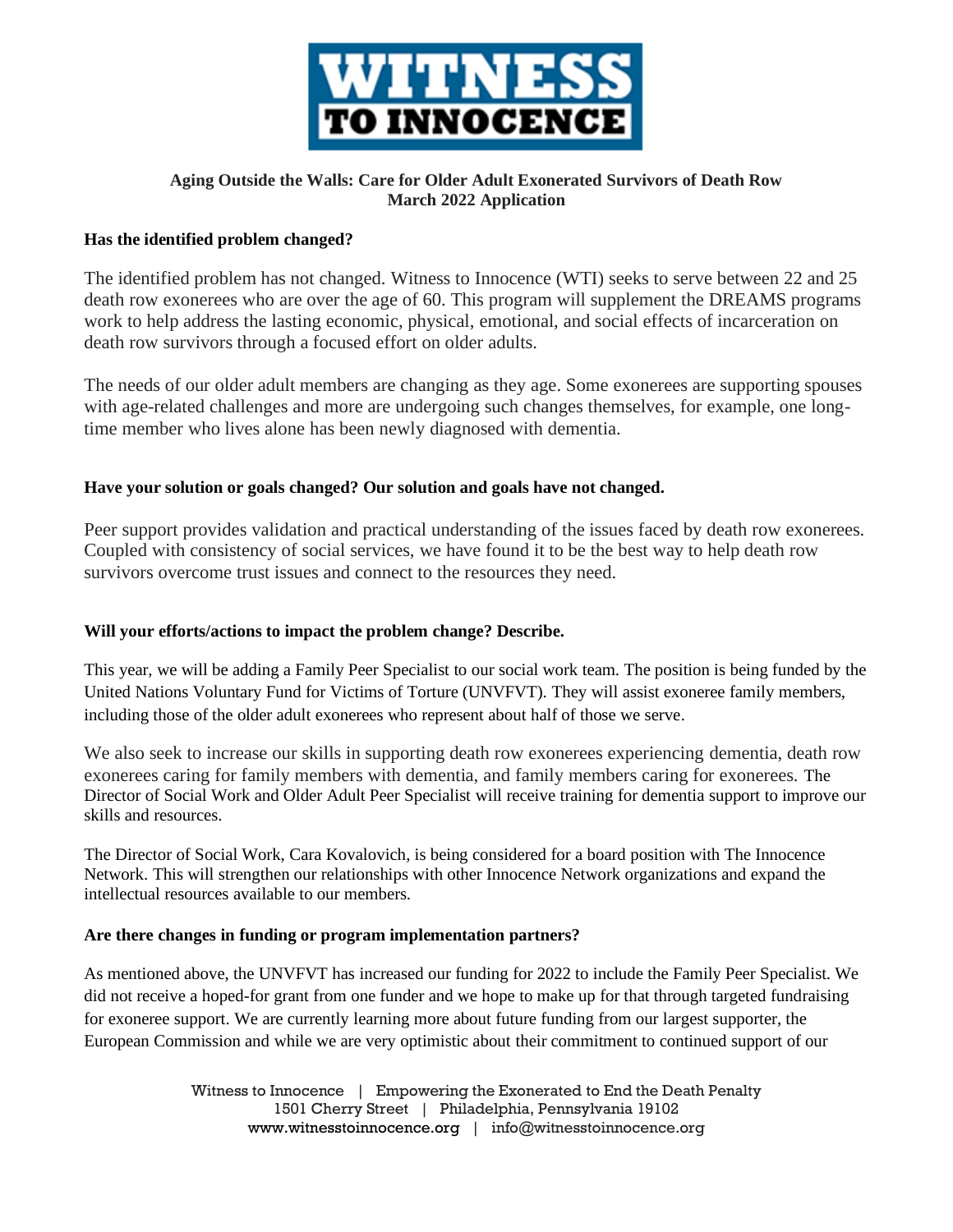

work, we have been made aware that there will likely be several months gap in early 2023. That funding covers Peer Specialist and Peer Organizer salaries as well as many administrative and overhead costs. We are seeking other funding to cover any gaps and have asked for an increase in funding through Friends Foundation for the Aging to help us sustain the older adult services, specifically for a pro-rated amount for the work our Peer Organizer does in engaging older adult members. Another change that may be coming from the European Commission is that we may be working within a global coalition, while still focusing on our region and existing work. We look forward to sharing our model of support and care with other organizations worldwide should this come to fruition.

## **How will you know if your actions are having an impact?**

The DREAMS program team will utilize clinical documentation to monitor activities, and evaluate impact based on limited qualitative self-report data. Units of contact are documented in encrypted, digital charts noting type of contact, date, and a summary of the content of the conversation or meeting. This data is typically only used internally or reported out for funding purposes but has occasionally been used by legal teams working on behalf of the victims to demonstrate positive progress and bolster cases for financial compensation post-release. The increase in our exonerees' abilities to connect digitally will hopefully allow us to gather additional data and develop a more accurate measure of success. While we are still challenged by limitations in our ability to collect data from our population, we are working toward solutions that will be of benefit to other exonerees and survivors of the criminal justice system.

### **How will you sustain the program after the grant period?**

The UNVFVT has committed funding that covers the Director of Social Work salary and some social work travel until the end of 2022. Because of our long-term relationship with the UN, we are optimistic that they will continue to fund this work beyond 2022. WTI has stable funding. The European Commission (EC) has approved funding for WTI until mid-December 14, 2022 and we will be applying for another three-year grant that would begin in 2023. Recognizing that the work of exonerees in their advocacy against the death penalty is intertwined with their well-being, the EC grant also covers some DREAMS program expenses, specifically the Annual Gathering and Peer Specialist salaries. WTI will continue to seek funding from individual supporters and other sources for this work. Further, our advocacy work for criminal legal reform such as fair compensation for exonerees and government programs to address their needs will lessen the need for our support in the long term.

# **A project budget and amount of request-** Attached.

Witness to Innocence | Empowering the Exonerated to End the Death Penalty 1501 Cherry Street | Philadelphia, Pennsylvania 19102 www.witnesstoinnocence.org | info@witnesstoinnocence.org